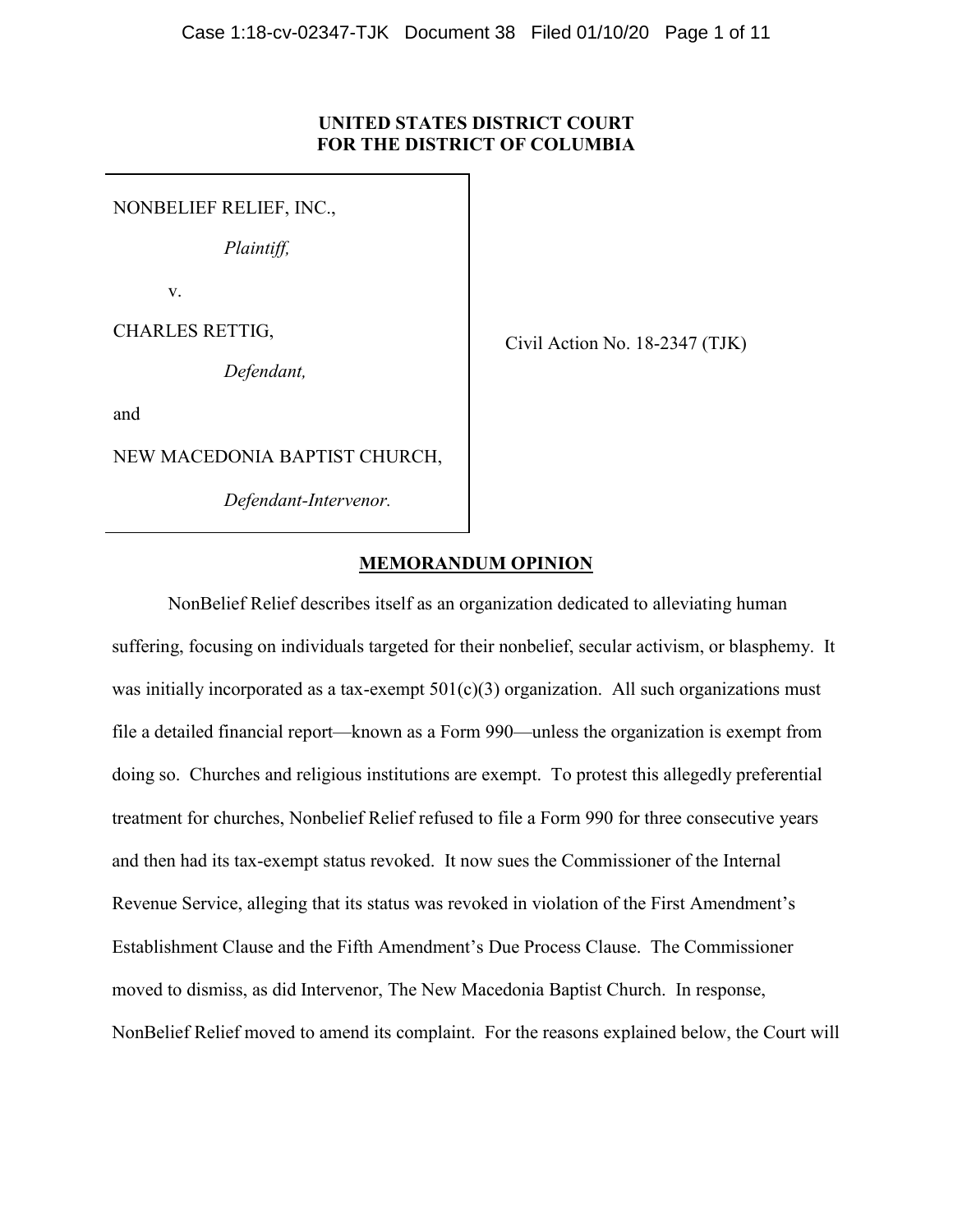### Case 1:18-cv-02347-TJK Document 38 Filed 01/10/20 Page 2 of 11

grant the Commissioner's and The New Macedonia Baptist Church's motions to dismiss on jurisdictional grounds and deny NonBelief Relief's motion to amend because it would be futile.

#### I. **Background**

NonBelief Relief, Inc. was founded as a nonprofit corporation in 2015. ECF No. 1 ("Compl.") ¶¶ 4, 14. Its mission is "to improve conditions in this world, including by seeking to help remediate conditions of human suffering and injustice on a global scale, whether the result of natural disasters, human actions or adherence to religious dogma." *Id.* ¶ 16. NonBelief Relief seeks, more specifically, to assist atheists and other nonreligious individuals. *See id.*  $\P$  17–20. It donates thousands of dollars per year to other charitable organizations. *Id.* ¶ 22.

Upon incorporation, NonBelief Relief qualified as a tax-exempt nonprofit organization under 26 U.S.C. § 501(c)(3) of the Internal Revenue Code. *Id.* ¶¶ 4, 31. The Internal Revenue Service (IRS) imposes various administrative requirements on  $501(c)(3)$  organizations, such as requiring them to file annual reports and certain other forms; these requirements differ somewhat for secular and religious organizations. *See id.* ¶¶ 27, 30; *see also* 26 C.F.R. § 6033 (filing requirements for tax-exempt organizations). In exchange for complying with these administrative requirements,  $501(c)(3)$  organizations are exempt from federal income tax, and donations to them are tax-deductible. Compl. ¶ 26; *see also* 26 U.S.C. §§ 170, 501(a).

During the first three years after its incorporation, NonBelief Relief complied with all 501(c)(3) administrative requirements save one: submission of Form 990, a detailed annual report of its finances. Compl. ¶¶ 14, 27–28; *see also* 26 U.S.C. § 6033(a)(1). It refused to file a Form 990 because churches and religious institutions are not also required to submit one, *see* 26

2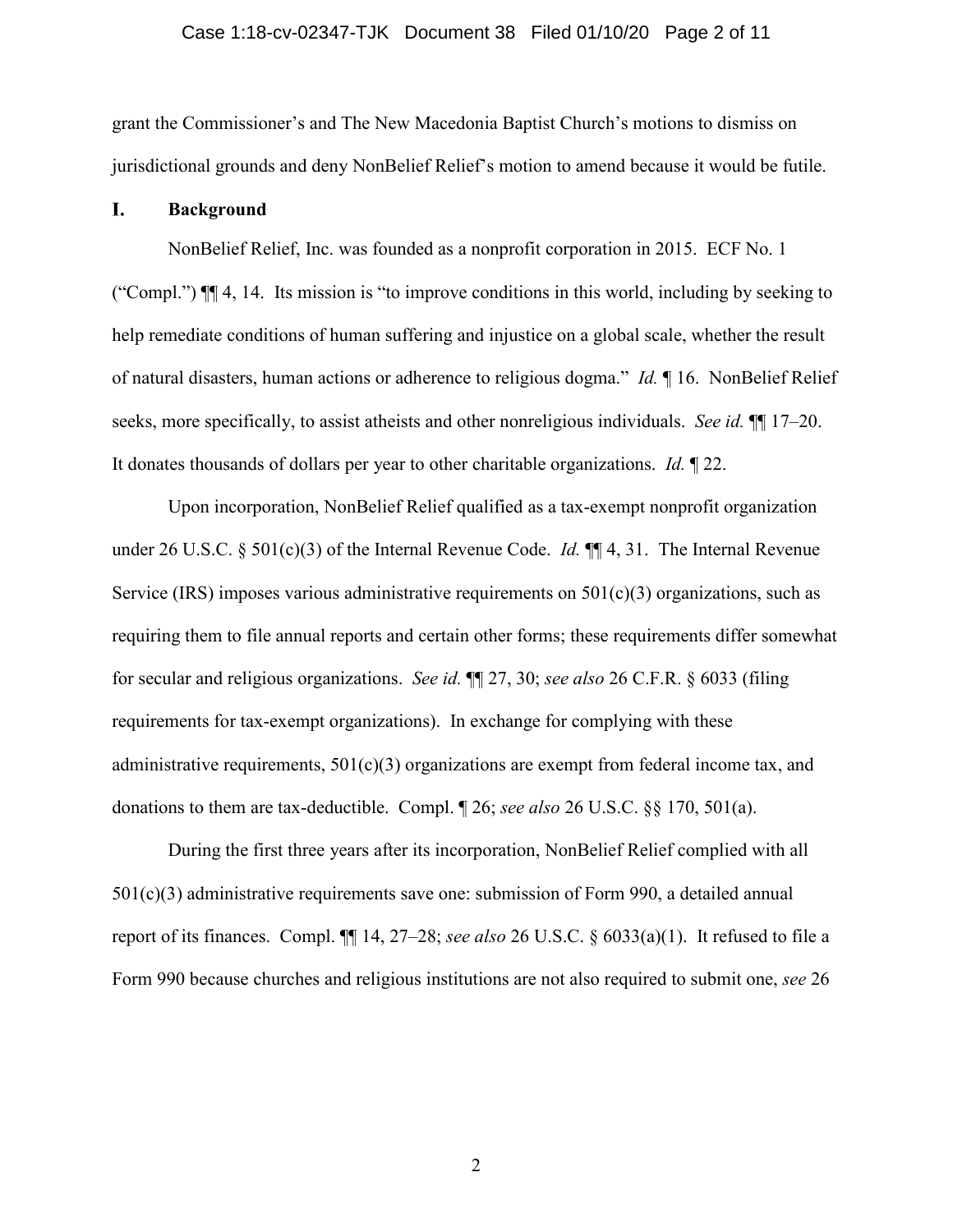### Case 1:18-cv-02347-TJK Document 38 Filed 01/10/20 Page 3 of 11

U.S.C.  $\S 6033(a)(3)$ .<sup>[1](#page-2-0)</sup> Compl.  $\P$  39–40. Organizations that must submit a Form 990 have to do so each year, although the IRS gives noncompliant organizations a grace period; their tax-exempt status is revoked only after they fail to file it for three consecutive years. 26 U.S.C. § 6033(j)(1). Accordingly, after NonBelief Relief failed to file Form 990 for the three consecutive years, its tax-exempt status was automatically revoked in 2018. Compl.  $\P$  6, 31; 26 U.S.C. § 6033(j).

Later that year, NonBelief Relief brought this suit, alleging that (1) the IRS's exemption for churches and religious organizations from the requirement to file Form 990 (the "church exemption") and (2) the IRS's revocation of NonBelief Relief's tax-exempt status each violated the First Amendment's Establishment Clause. Compl. ¶¶ 61, 63. It also asserted that the IRS's revocation of its tax-exempt status violated the equal protection component of the Fifth Amendment's Due Process Clause. *Id.* ¶ 63. Its prayer for relief requested declarations that both the church exemption and the revocation of its tax-exempt status were unconstitutional, an injunction barring the IRS from continuing to exempt churches and religious organizations from filing Form 990, and a court order reinstating its tax-exempt status. *Id.* at 12–13.

Shortly after NonBelief Relief filed suit, The New Macedonia Baptist Church moved to intervene. ECF No. 5. The Court granted that motion, reasoning that The New Macedonia Baptist Church's interests might diverge from the Commissioner's because of its intention "to argue not simply that the IRS's reporting exception is lawful, but that it is constitutionally *required* under the First Amendment," and because its motion otherwise satisfied the requirements for intervention as of right. ECF No. 30 at 4–5.

<span id="page-2-0"></span><sup>&</sup>lt;sup>1</sup> NonBelief Relief may have been formed in part to challenge the constitutionality of 26 U.S.C. § 6033(a)(3) after a similar challenge by a related organization failed for lack of standing. *See* ECF No. 19-1 at 14–15; *Freedom From Religion Found. v. Koskinen*, 72 F. Supp. 3d 963 (W.D. Wisc. 2014). But its motivations for challenging that exemption are irrelevant to the Court's analysis.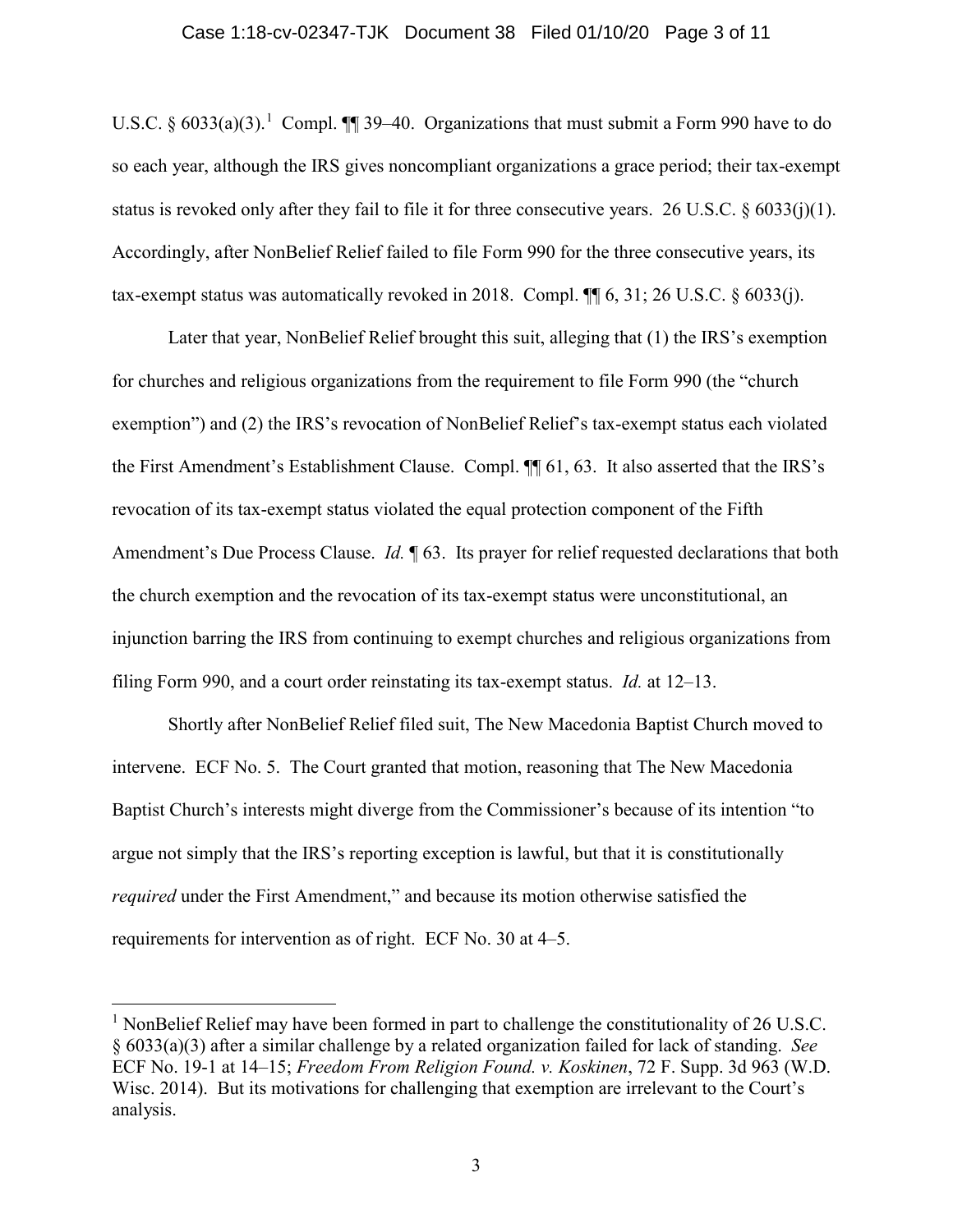### Case 1:18-cv-02347-TJK Document 38 Filed 01/10/20 Page 4 of 11

The Commissioner moved to dismiss NonBelief Relief's complaint on several grounds: that (1) the Anti-Injunction Act and Declaratory Judgment Act bar the declaration sought regarding NonBelief Relief's own tax-exempt status and reinstatement of that status; (2) sovereign immunity bars the injunctive and declaratory relief sought; and (3) NonBelief Relief lacks standing to bring its constitutional challenge to the church exemption. ECF No. 19. In response, NonBelief Relief moved to amend its complaint. The proposed amended complaint strikes its previous requests for an order reinstating its tax-exempt status and a declaration that the revocation of its tax-exempt status was unconstitutional, seemingly in response to the Commissioner's arguments concerning the Anti-Injunction Act and Declaratory Judgment Act, but is otherwise identical in substance to the operative complaint. *See* ECF No. 25.[2](#page-3-0)

The New Macedonia Baptist Church filed its own motion to dismiss, arguing that the Court lacks jurisdiction over NonBelief Relief's claims, NonBelief Relief lacks standing to bring them, and the IRS's actions were not only consistent with the Establishment Clause but required by the Free Exercise Clause. *See* ECF No. 31. The parties completed briefing on all these motions, including an unopposed surreply by the Commissioner to NonBelief Relief's motion to amend. *See* ECF Nos. 27, 29, 32, 33, 35.

#### П. **Legal Standards**

"Federal courts are courts of limited jurisdiction. They possess only that power authorized by Constitution and statute." *Kokkonen v. Guardian Life Ins. Co. of Am.*, 511 U.S. 375, 377 (1994). "Within constitutional bounds, Congress decides what cases the federal courts have jurisdiction to consider." *Bowles v. Russell*, 551 U.S. 205, 212 (2007). Courts lack subject-

<span id="page-3-0"></span> $2$  NonBelief Relief first attempted to file its proposed amended complaint as of right, but it did so too late under Federal Rule of Civil Procedure 15(a)(1)(B). The Court thus struck the amended complaint, Minute Order of March 25, 2019, and NonBelief Relief then moved to amend.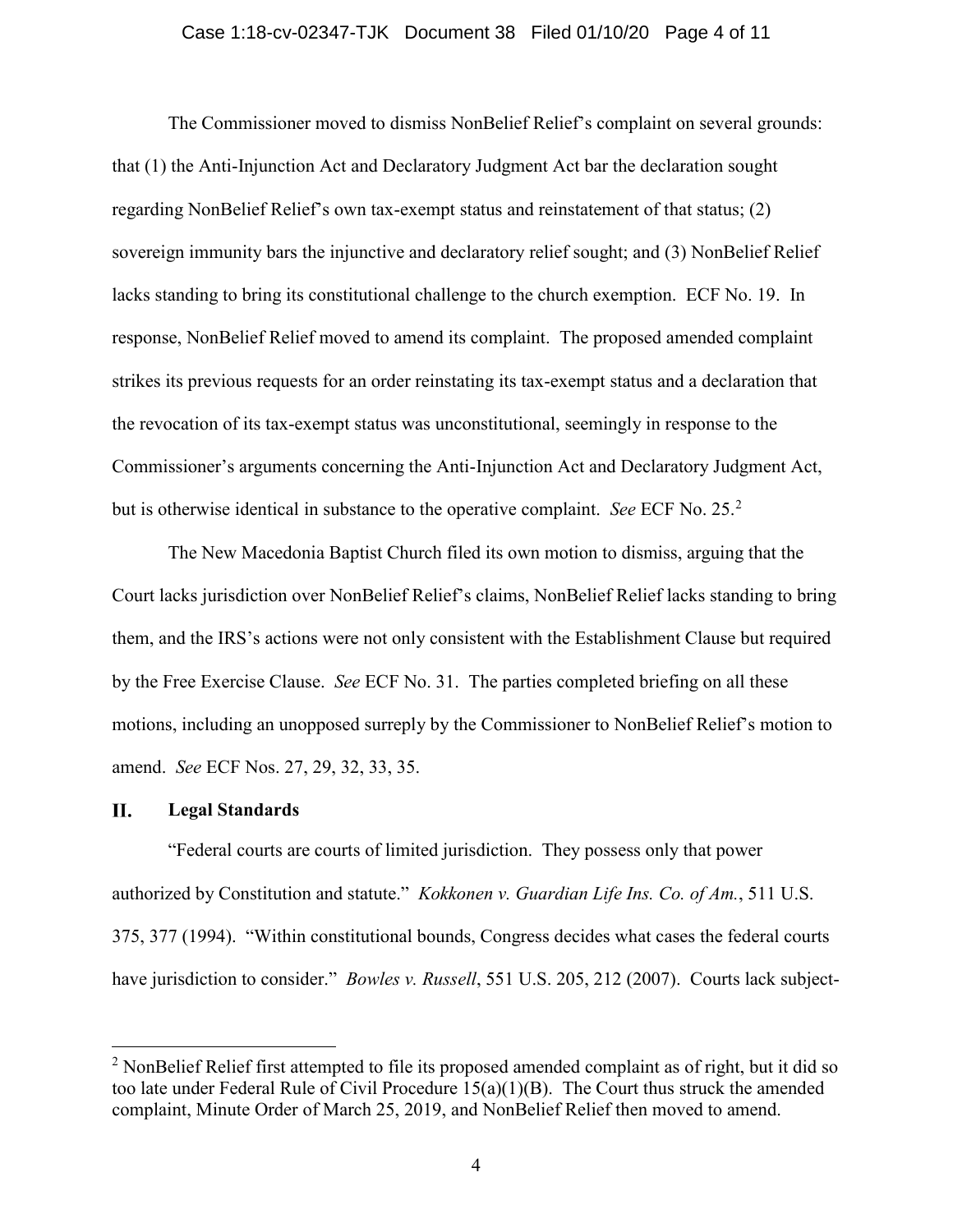### Case 1:18-cv-02347-TJK Document 38 Filed 01/10/20 Page 5 of 11

matter jurisdiction over cases which fall within the scope of the Anti-Injunction Act. *Maze v. Internal Revenue Serv.*, 862 F.3d 1087, 1091 (D.C. Cir. 2017). In addition, under Article III of the Constitution, an indispensable element of the Court's subject-matter jurisdiction is the plaintiff's standing to bring its claims. *See Swigert v. Perez*, 334 F. Supp. 3d 36, 40 (D.D.C. 2018). Challenges to a plaintiff's standing are thus properly brought as motions to dismiss under Federal Rule of Civil Procedure 12(b)(1). *Haase v. Sessions*, 835 F.2d 902, 906 (D.C. Cir. 1987). "To survive a motion to dismiss for lack of standing, a complaint must state a plausible claim that the plaintiff has suffered an injury in fact fairly traceable to the actions of the defendant that is likely to be redressed by a favorable decision on the merits." *Humane Soc'y v. Vilsack,* 797 F.3d 4, 8 (D.C. Cir. 2015). In considering the motions to dismiss, the Court will "accept the well-pleaded factual allegations as true and draw all reasonable inferences from those allegations in the plaintiff's favor." *Arpaio v. Obama*, 797 F.3d 11, 19 (D.C. Cir. 2015).

Under Federal Rule of Civil Procedure 15(a)(2), a party may amend its complaint with leave of court. The Court should grant that leave "freely . . . when justice so requires." Fed. R. Civ. P. 15(a)(2). But the Court need not grant the motion when the proposed amended complaint would not survive a motion to dismiss. *Hettinga v. United States*, 677 F.3d 471, 480 (D.C. Cir. 2012).

#### Ш. **Analysis**

NonBelief Relief seeks two types of relief in the operative complaint: first, a declaration that the IRS unconstitutionally revoked its tax-exempt status in violation of the First Amendment's Establishment Clause and the Fifth Amendment's Due Process Clause and an injunction reinstating its status; and second, a declaration that the church exemption violates the

5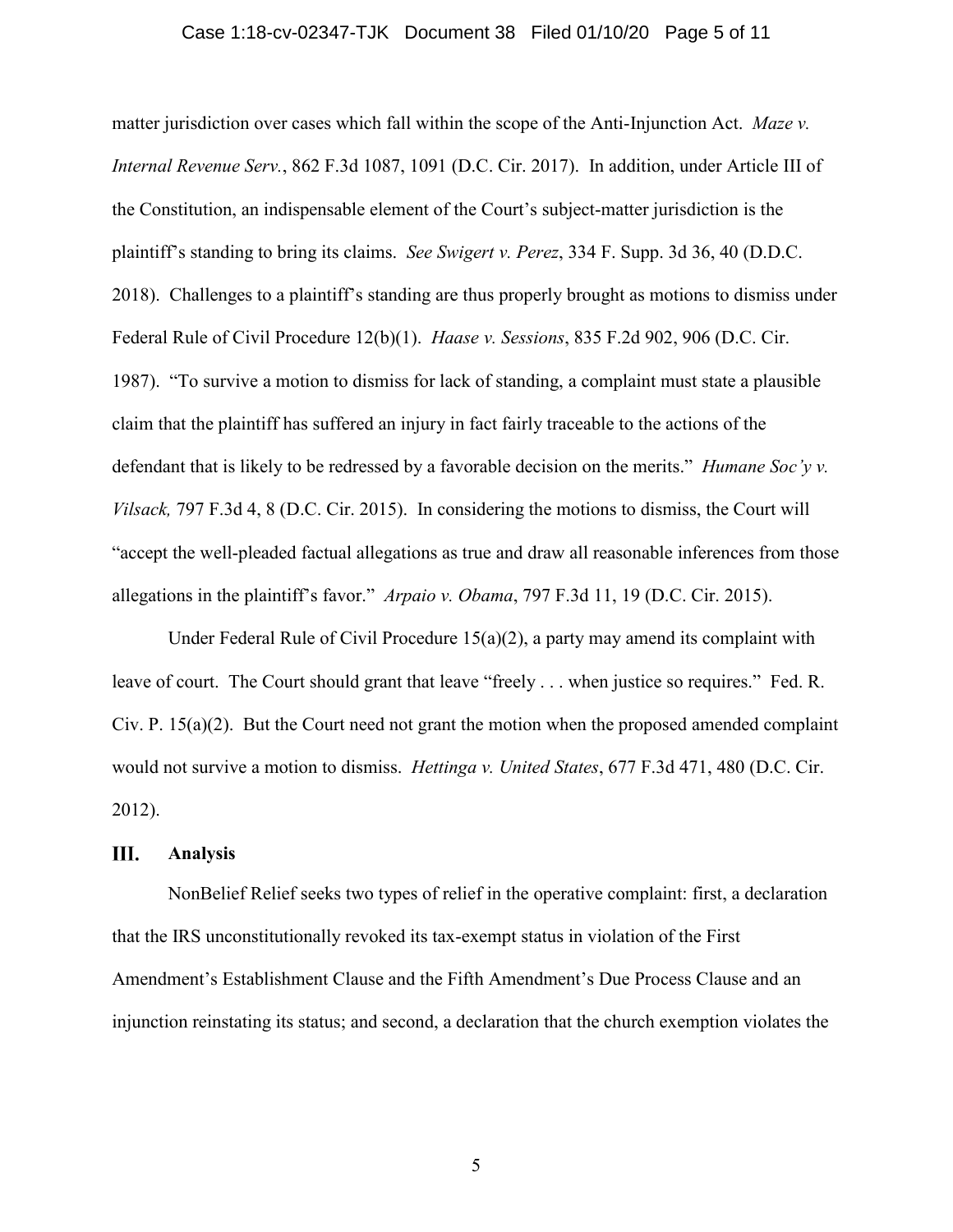### Case 1:18-cv-02347-TJK Document 38 Filed 01/10/20 Page 6 of 11

Establishment Clause and an injunction striking it down for that reason.<sup>[3](#page-5-0)</sup> But as explained below, its first set of claims are barred by the Anti-Injunction Act and the Declaratory Judgment Act, and it lacks standing to seek the prospective relief in its second set of claims.

## **A. Claims Related to NonBelief Relief's Tax Status**

Congress has sharply limited the circumstances in which a taxpayer may bring a precollection suit challenging her tax liabilities. The Anti-Injunction Act, 26 U.S.C. § 7421(a), prohibits any court, subject to certain exceptions, from entertaining a suit "for the purpose of restraining the assessment or collection of any tax." "The manifest purpose of § 7421(a) is to permit the United States to assess and collect taxes alleged to be due without judicial intervention, and to require that the legal right to the disputed sums be determined in a suit for refund." *Cohen v. United States*, 650 F.3d 717, 724 (D.C. Cir. 2011) (quoting *Enochs v. Williams Packing & Navigation Co.*, 370 U.S. 1, 7 (1962)). The Supreme Court has interpreted this prohibition broadly to include, as relevant here, suits seeking conferral or retention of taxexempt status, because a judicial grant of tax exemption may ultimately affect revenue collected by the government. *See, e.g.*, *Alexander v. Ams. United, Inc.*, 416 U.S. 752, 759–62 (1974); *Bob Jones Univ. v. Simon*, 416 U.S. 725, 736–40 (1974). Similarly, the Declaratory Judgment Act, 28 U.S.C. § 2201(a), generally prohibits courts from issuing declaratory judgments "with respect to Federal taxes." This Circuit has interpreted the Anti-Injunction Act and the tax limitation in the Declaratory Judgment Act to be coterminous. *Fla. Bankers Ass'n v. U.S. Dep't of Treasury*, 799 F.3d 1065, 1067–68 (D.C. Cir. 2015).

*Bob Jones* and *Americans United* straightforwardly dictate the result here. The Anti-Injunction Act and Declaratory Judgment Act divest this Court of jurisdiction to hear claims that

<span id="page-5-0"></span><sup>&</sup>lt;sup>3</sup> All references to the Fifth Amendment's Due Process Clause refer to that clause's equal protection component.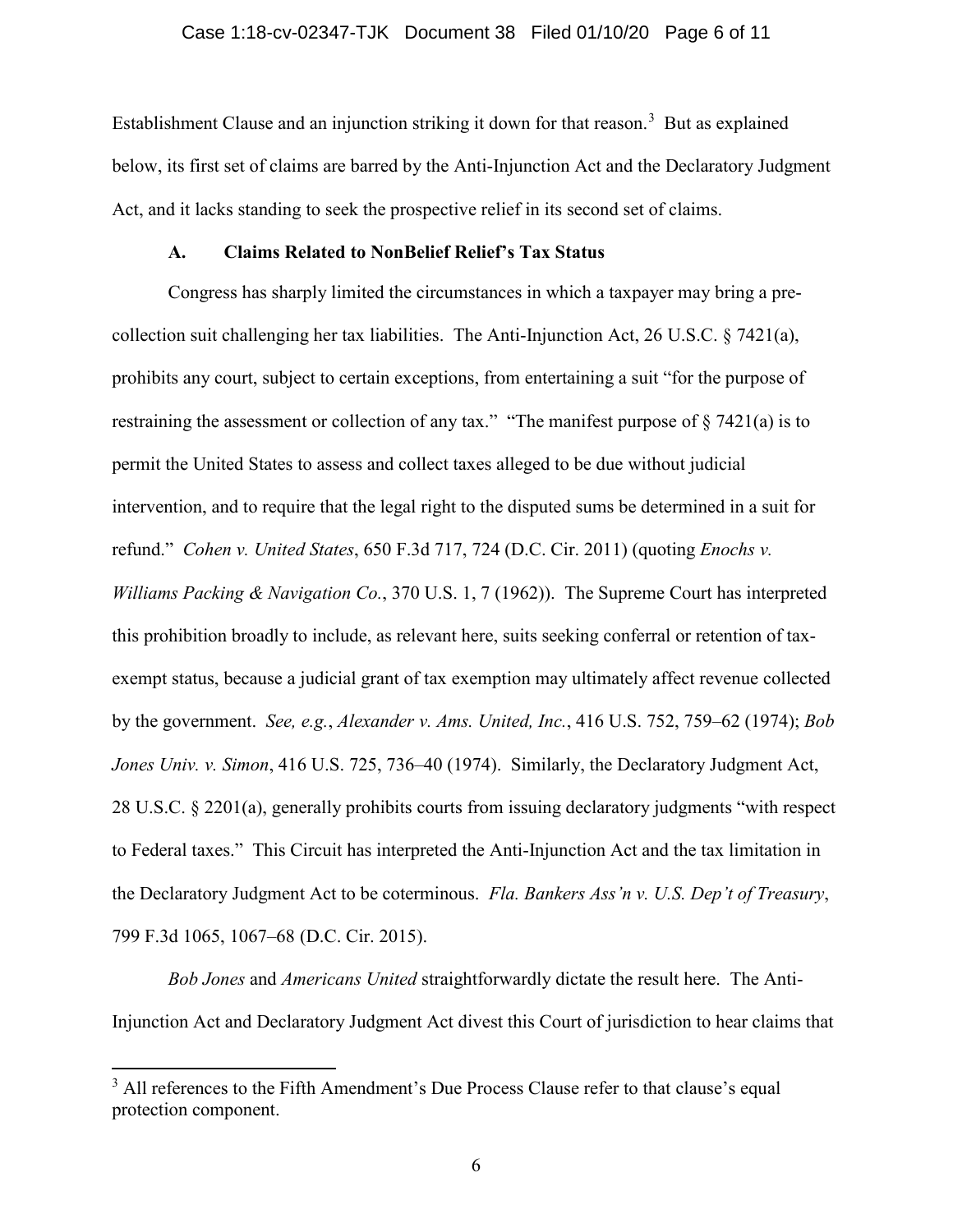### Case 1:18-cv-02347-TJK Document 38 Filed 01/10/20 Page 7 of 11

NonBelief Relief's tax-exempt status was improperly revoked, since the award of an injunction or declaratory judgment on NonBelief Relief's behalf would restrain the government's collection of taxes against NonBelief and its donors.[4](#page-6-0) For example, in *Americans United*, a nonprofit dedicated to preserving the separation of church and state argued that its tax-exempt status had been erroneously or unconstitutionally revoked and sought its reinstatement. 416 U.S. at 756. The Court held that the Anti-Injunction Act barred the suit because its "objective" was to enable donors to give gifts that would qualify as charitable deductions. *Id.* at 761; *see also Bob Jones*, 416 U.S. at 738–42. It further held that the constitutional nature of Americans United's claim did not affect its analysis. *Americans United*, 416 U.S. at 759. Here, NonBelief Relief similarly asserts that one of the harms caused by its loss of tax-exempt status is harm to its donors, who can no longer make tax-deductible charitable donations. *See* Compl. ¶¶ 7–8. Under *Americans United*, NonBelief Relief's request for reinstatement of its tax-exempt status thus has the "purpose" of restraining the collection of taxes under 26 U.S.C. § 7421(a), despite the constitutional nature of its claims.

NonBelief Relief has not meaningfully contested the Commissioner's argument that its claims as to its tax-exempt status are barred by the Anti-Injunction Act and the Declaratory Judgment Act. Rather than do so, it moved to amend its complaint, effectively withdrawing these claims. *Compare* Compl. at 12–13, *with* ECF No. 25-2 at 9. Because NonBelief Relief seeks an injunction and declaratory judgment that would restrain the collection of federal taxes,

<span id="page-6-0"></span> $426$  U.S.C. § 7428, which generally provides an organization the right to bring a suit for a declaratory judgment over the revocation of its  $501(c)(3)$  status, does not apply here because NonBelief Relief's tax-exempt status was automatically revoked under 26 U.S.C. § 6033(j). *See* 26 U.S.C. § 7428(b)(4).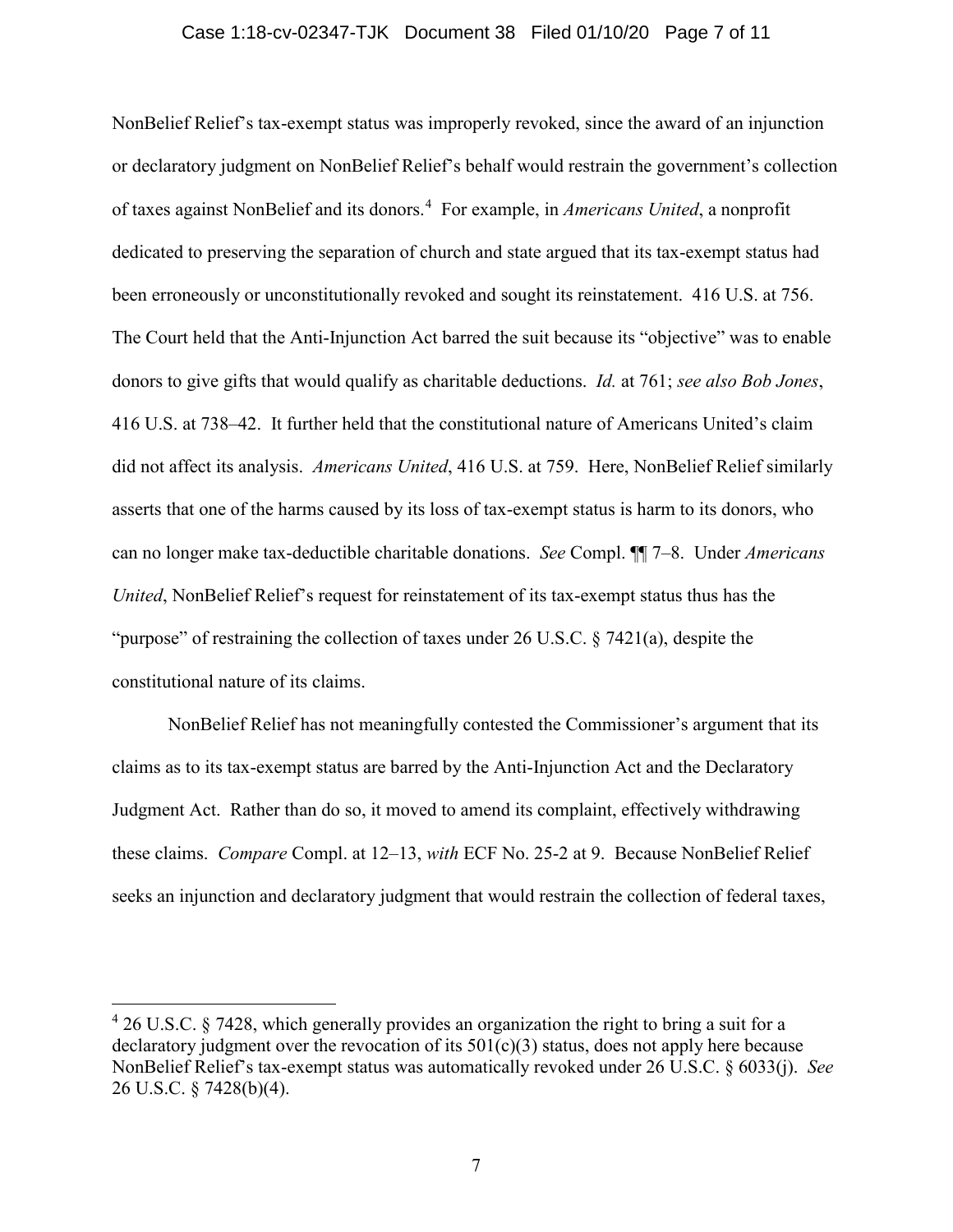### Case 1:18-cv-02347-TJK Document 38 Filed 01/10/20 Page 8 of 11

this Court lacks jurisdiction to grant it the relief it seeks with respect to its own  $501(c)(3)$  status. 26 U.S.C. § 7421(a); 28 U.S.C. § 2201(a). For this reason, these claims must be dismissed.

### **B. Claims Relating to the Church Exemption**

In addition to claims relating to its own tax-exempt status, NonBelief Relief alleges that the church exemption, 26 U.S.C. § 6033(a)(3), violates the Establishment Clause and the Due Process Clause and requests that the Court enjoin the Commissioner from "continuing to preferentially exempt churches and other affiliated religious organizations" from filing Form 990.[5](#page-7-0) *See* Compl. at 12–13; ECF No. 25-2 at 9. Both the Commissioner and The New Macedonia Baptist Church assert that this relief would not redress NonBelief Relief's alleged injury, depriving it of standing. ECF No. 19-1 at 25–26; ECF No. 31 at 12–13. They make largely the same standing arguments in opposing NonBelief Relief's motion to amend, so the Court will consider this threshold question for all three motions together.

"The 'irreducible constitutional minimum of standing' requires that a plaintiff demonstrate three elements: (1) injury in fact; (2) causation; and (3) redressability." *Scenic Am. Inc. v. U.S. Dep't of Transp.*, 836 F.3d 42, 48 (D.C. Cir. 2016) (quoting *Lujan v. Defs. of Wildlife*, 504 U.S. 555, 560–61 (1992)). "[A] plaintiff must demonstrate standing separately for each form of relief sought." *Friends of the Earth, Inc. v. Laidlaw Env't Servs. (TOC), Inc.*, 528 U.S. 167, 185 (2000).

Redressability examines whether the relief sought, assuming that the court chooses to grant it, will likely alleviate the particularized injury alleged by the plaintiff." *West v. Lynch*,

<span id="page-7-0"></span> $<sup>5</sup>$  The operative complaint alleges that the IRS's revocation of NonBelief Relief's tax-exempt</sup> status violated both the Establishment and Due Process Clauses, and that the church exemption violates only the Establishment Clause. *See* Compl. ¶ 63. NonBelief Relief's proposed amended complaint alleges that the church exemption violates both the Establishment and Due Process Clauses. *See* ECF No. 25-2 ¶ 1.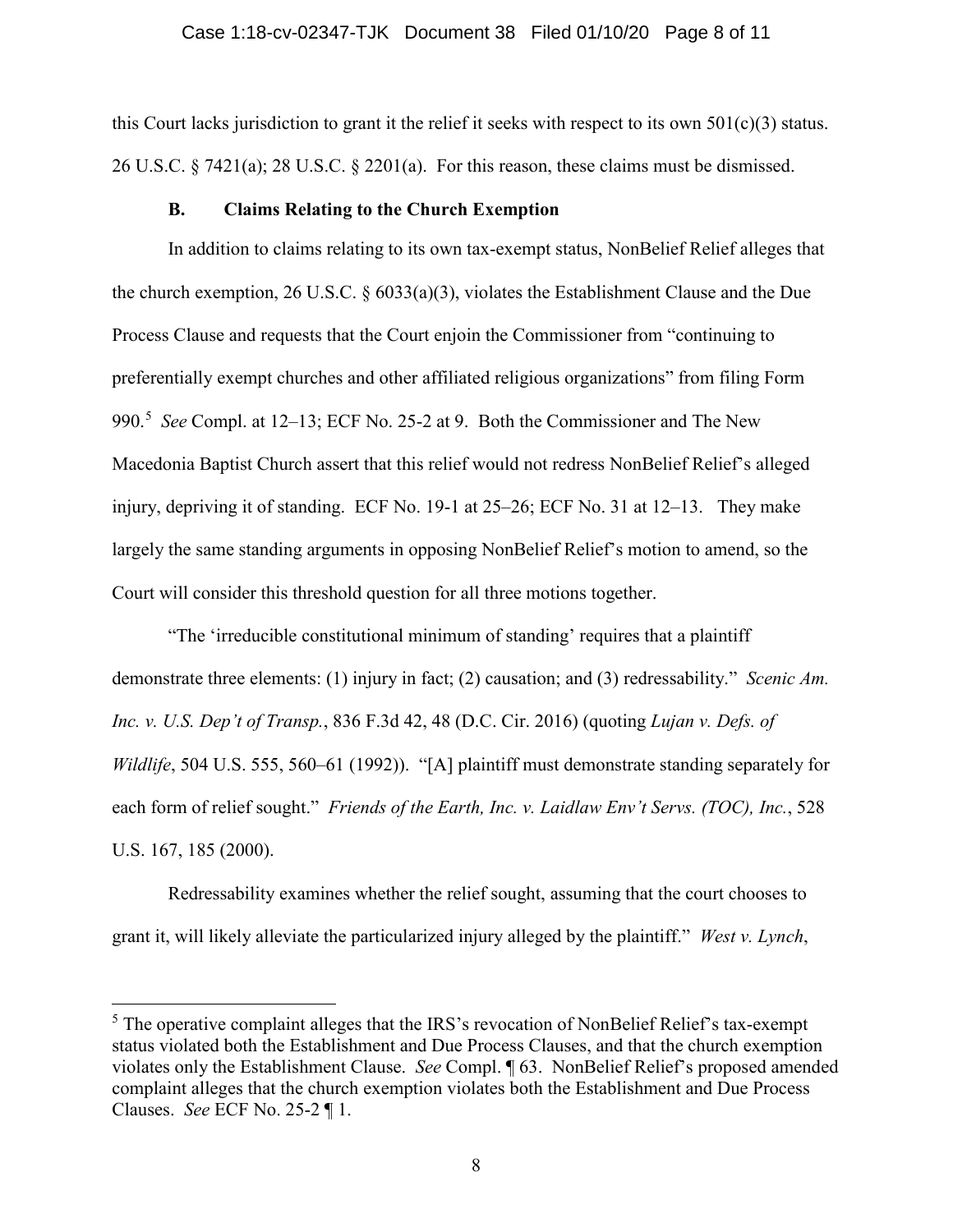#### Case 1:18-cv-02347-TJK Document 38 Filed 01/10/20 Page 9 of 11

845 F.3d 1228, 1235 (D.C. Cir. 2017) (quoting *Fla. Audobon Soc'y v. Bentsen*, 94 F.3d 658, 663–64 (D.C. Cir. 1996) (en banc)). Logically, then, "[t]he starting point in the redressability analysis is necessarily the relief sought." *Abulhawa v. U.S. Dep't of the Treasury*, 239 F. Supp. 3d 24, 36 (D.D.C. 2017). To have standing to seek prospective relief, the plaintiff must show that the claimed injury is continuing or imminent. *Owner-Operator Indep. Drivers Ass'n, Inc. v. U.S. Dep't of Transp.*, 879 F.3d 339, 346 (D.C. Cir. 2018). Both injunctive and declaratory relief are forms of prospective relief. *See, e.g.*, *Los Angeles County v. Humphries*, 562 U.S. 29, 31 (2010). Thus, to have standing to obtain declaratory or injunctive relief, the plaintiff must show an ongoing or imminent injury. *See, e.g.*, *Los Angeles v. Lyons*, 461 U.S. 95, 101–110 (1983). Past injuries alone "are insufficient." *Dearth v. Holder*, 641 F.3d 499, 501 (D.C. Cir. 2011).

NonBelief Relief alleges that it suffered an injury when, as a  $501(c)(3)$  tax-exempt organization, it was required to file a Form 990, while churches and other religious institutions were not. But assuming that is so, that injury is neither ongoing nor imminent, because NonBelief Relief is no longer a tax-exempt organization and has expressed no intent to reapply for that status. In fact, NonBelief Relief is not currently suffering any injury caused by the Commissioner's alleged preferential treatment of churches and religious organizations; it is being treated the same as all other non- $501(c)(3)$  organizations. Because it is not suffering from an ongoing or imminent injury, it does not have standing to obtain the declaratory and injunctive relief at issue. *See Dearth*, 641 F.3d at 501; *Conservation Force, Inc. v. Jewell*, 733 F.3d 1200, 1207 (D.C. Cir. 2013). Forward-looking, prospective relief will not address such past alleged injuries. *See Lyons*, 461 U.S. at 102–05. More specifically, a declaration that the church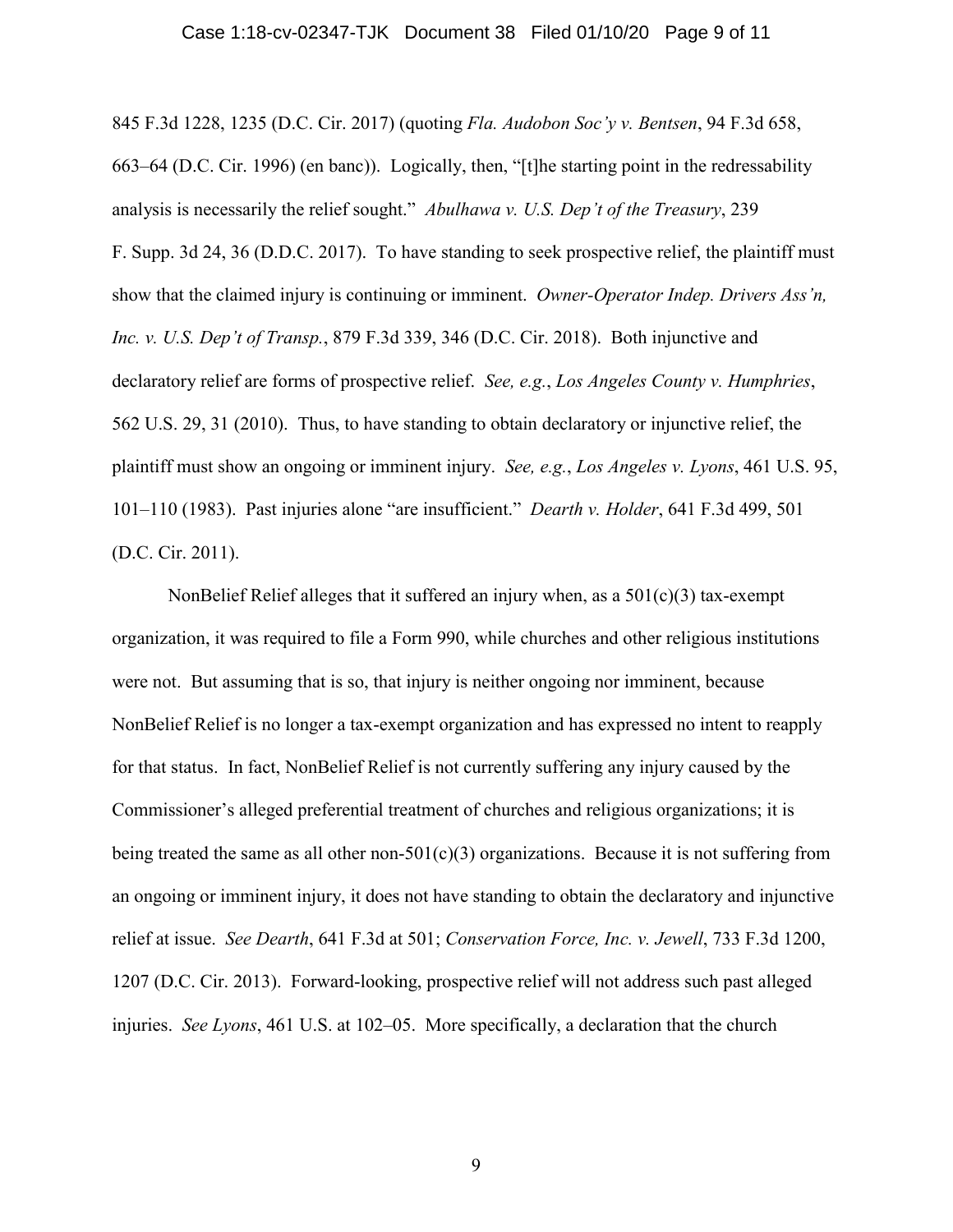# Case 1:18-cv-02347-TJK Document 38 Filed 01/10/20 Page 10 of 11

exemption is unlawful and an injunction prohibiting the Commissioner from enforcing it will not redress NonBelief Relief's alleged injury; in fact, it will not affect NonBelief Relief at all.

NonBelief Relief alleges in its proposed amended complaint that "[t]he Defendant's unequal treatment of the Plaintiff is ongoing and will continue as long as churches continue to be exempted from the information filing requirements of  $\S$  6033." ECF No. 25-2 ¶ 47. The Court disagrees. The injury it alleges occurred when it had to file a Form 990, a requirement from which churches and religious organizations are exempt. But as discussed above, this alleged unequal treatment is not ongoing or imminent because NonBelief Relief faces no current or future prospect of having to fill out a Form 990. *See Conservation Force*, 733 F.3d at 1207. And while it is true that the loss of its tax-exempt status is, in a sense, ongoing, NonBelief Relief has not based its standing argument on that loss, and for good reason. The relief it seeks—a declaration that the church exemption is unlawful and an injunction prohibiting the Commissioner from enforcing it—will not redress that loss. And as explained above, in any event, the Anti-Injunction Act and Declaratory Judgment Act deprive the Court of jurisdiction to reinstate NonBelief Relief's tax-exempt status.

For these reasons, NonBelief Relief's claims related to the church exemption and its alleged unequal treatment must be dismissed for lack of standing. And because these are the only claims remaining in its proposed amended complaint, its motion to amend must be denied as futile. *See Hettinga*, 677 F.3d at 480 ("A district court may deny a motion to amend a complaint as futile if the proposed claim would not survive a motion to dismiss.").

\* \* \*

The Court notes that its decision does not mean that the church exemption is immune from judicial review. *Cf. South Carolina v. Regan*, 465 U.S. 367, 378 (1984) (holding that the

10